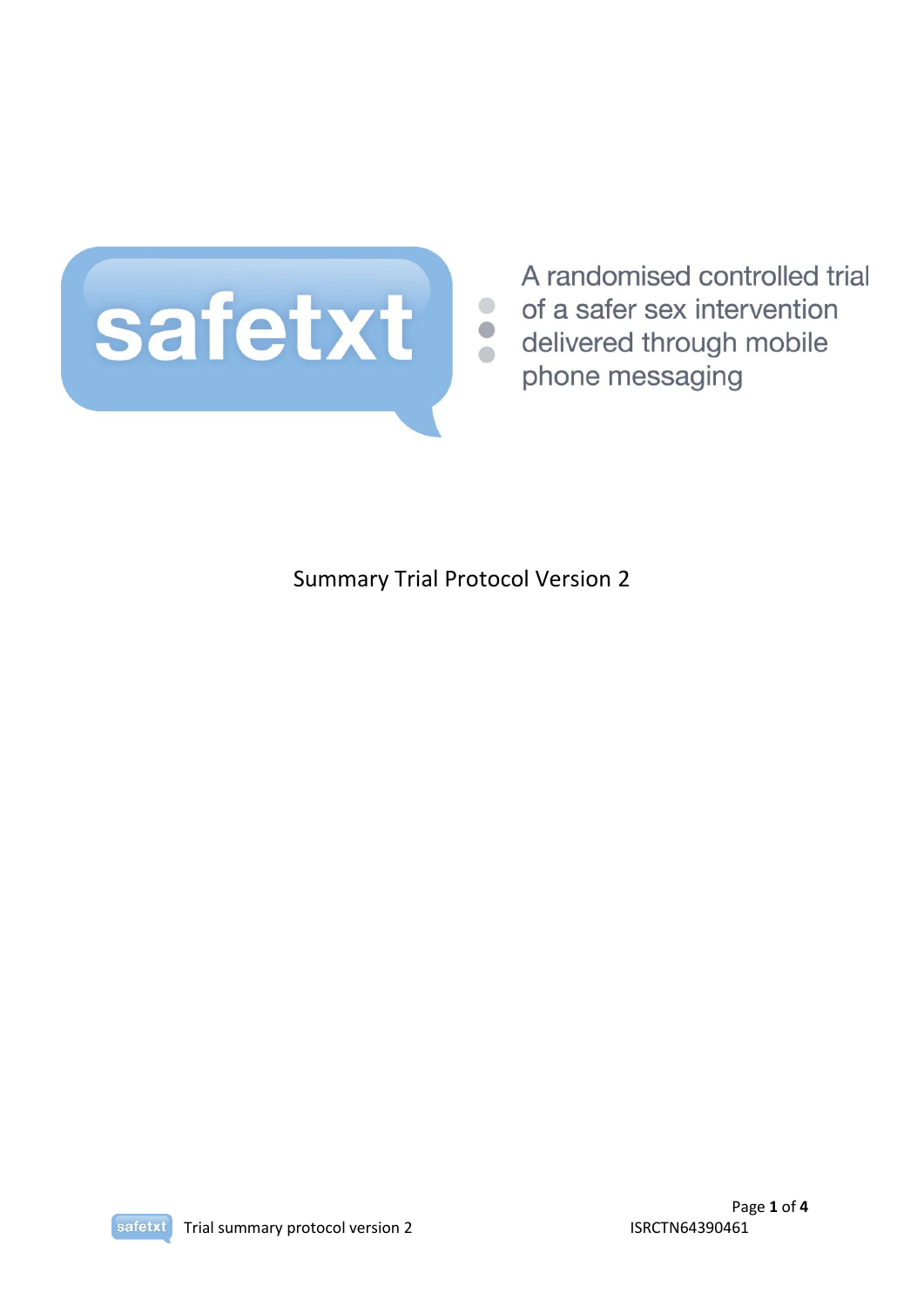## 1. Introduction

Younger people bear the heaviest burden of sexually transmitted infections (STIs) such as Chlamydia and gonorrhoea, and their long-term adverse health effects including ectopic pregnancy and subfertility. The risk of adverse health effects increases with repeated infections. Those with an STI are more likely to acquire further STIs and HIV, if exposed. The highest prevalence of STI is in socioeconomically deprived areas and among people with larger numbers of sexual partners. Re-infection rates following treatment are high: up to 30% for Chlamydia and 12% for gonorrhoea at one year.

safetxt builds on successful intervention development work and a pilot trial. The trial was commissioned by the NIHR to develop a safer sex intervention delivered by text message and to evaluate its acceptability to young people and the feasibility of a trial to establish its effects. The theory and evidence-based intervention employs 12 behaviour change techniques and is designed to reduce STIs in young people by supporting them in telling a partner about an infection, using condoms and obtaining testing before unprotected sex with a new partner.

Messages were written and adapted based on young people's preferences expressed in focus groups. Participants expressed a preference for messages with a non-judgmental and credible tone, short messages written in a positive style and those providing practical information regarding what needed to be done, why and how.

Without new effective interventions the Department of Health is unlikely to achieve its aims in increasing safer sex behaviours and reducing STI. Safer sex behaviours include condom use, notifying partner(s) about an existing STI and STI testing reduce the risk of STI, but young people may lack the knowledge, confidence and skills needed to adopt these behaviours.

The intervention delivered by text message provides acceptable, broad reach and low cost support which could enable more young people to adopt safer sex behaviours and so reduce STI.

If it proves to be effective, the low cost intervention could have an important impact on the sexual health of young people in the UK. A number of service providers have already expressed an interest in implementing the intervention, if proven effective. There is likely to be international interest in the impact of the intervention as short written messages delivered via mobile phones are increasingly used for behavioural support worldwide and sexually transmitted infections remain an important cause of morbidity and mortality. Identifying which intervention components are effective has the potential to generate general principles to inform similar interventions in the future.

- 2. Research objectives
- To establish the effectiveness of a safer sex intervention delivered by mobile phone messaging on STI infection at one year.
- To establish the effect of the intervention on partner notification and condom use at 4 weeks.
- To establish the effect of the intervention on partner notification, condom use and STI testing at one year.
- To explore which components of the intervention are effective by collecting data on the theoretical constructs influenced by the intervention components and on the pathway to behaviour change.
- To establish the costs and cost-effectiveness of the intervention.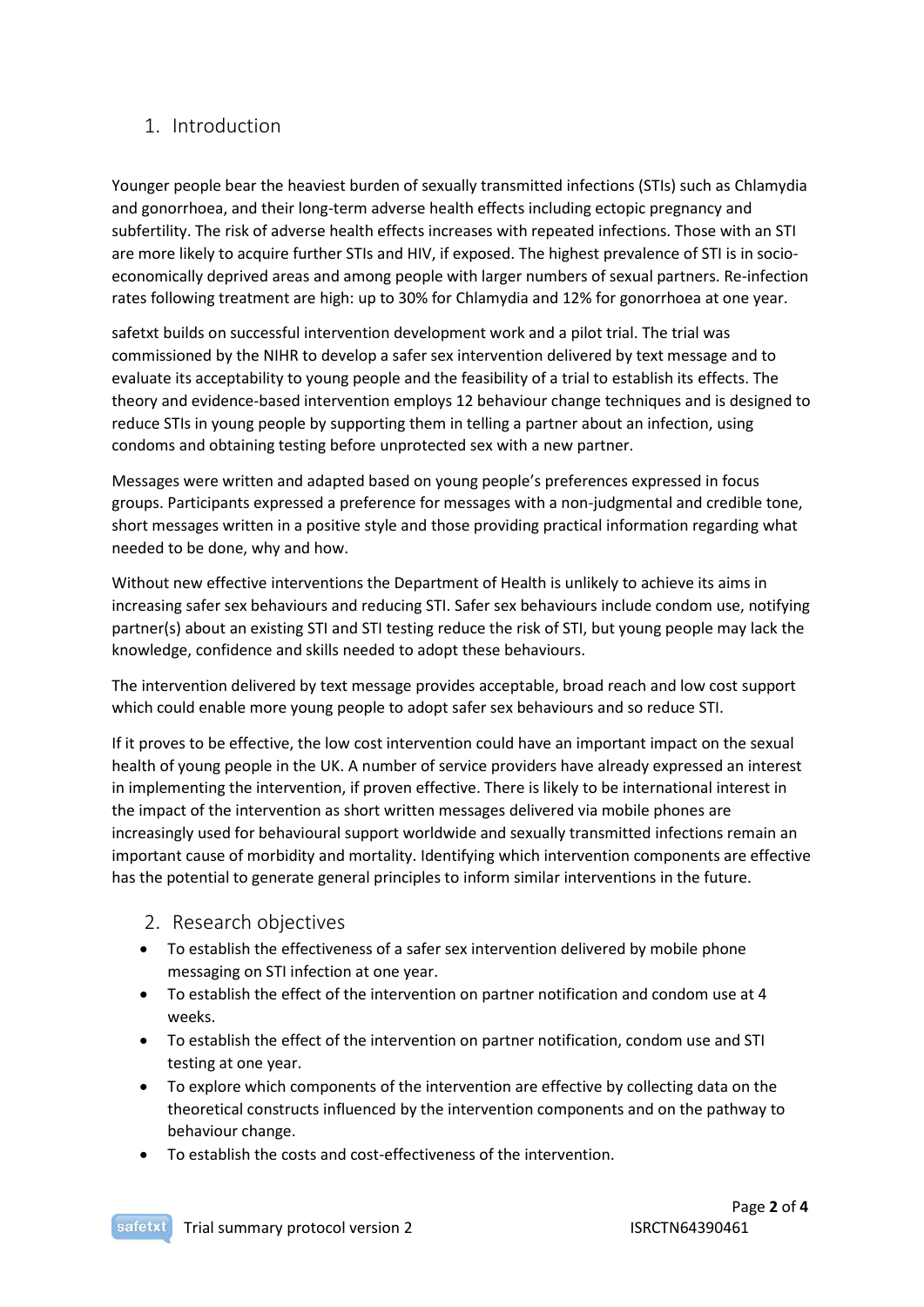#### 3. Outcome measures

#### Primary outcome

Cumulative incidence of Chlamydia and gonorrhoea infection at one year assessed by NAAT tests: urine for men with pharyngeal and anal swabs for MSM and self-taken vulvo-vaginal swab for women.

## 4. Research design

#### Trial design

safetxt is single blind randomised controlled trial to establish the effects of a safer sex intervention delivered by text message on the cumulative incidence of Chlamydia and gonorrhoea infection.

Potential participants testing positive for Chlamydia, gonorrhoea or diagnosed with non-specific urethritis (NSU) will be identified from STI testing services by research staff based at the service. They will provide potential participants with information about the trial at one of three time points:

1) When potential participants attend the service and are diagnosed with Chlamydia, gonorrhoea or NSU

2) When potential participants receive positive test results for Chlamydia or gonorrhoea by phone

3) When potential participants collect treatment for Chlamydia, gonorrhoea or NSU from services

#### Allocation

Participants will be randomly allocated, using a remote computer based randomisation system, to a safer sex intervention delivered by text messaging, or to a control group.

## 5. Trial population

## Inclusion criteria

Participants will:

• Either;

- have received a positive Chlamydia or gonorrhoea test result or have been diagnosed with NSU in the last two weeks

- Or have started treatment for Chlamydia, gonorrhoea or NSU in the last two weeks

- own a personal mobile phone
- be aged 16 to 24
- be able to provide informed consent

#### Exclusion criteria

known to be a sexual partner of someone already recruited to the trial